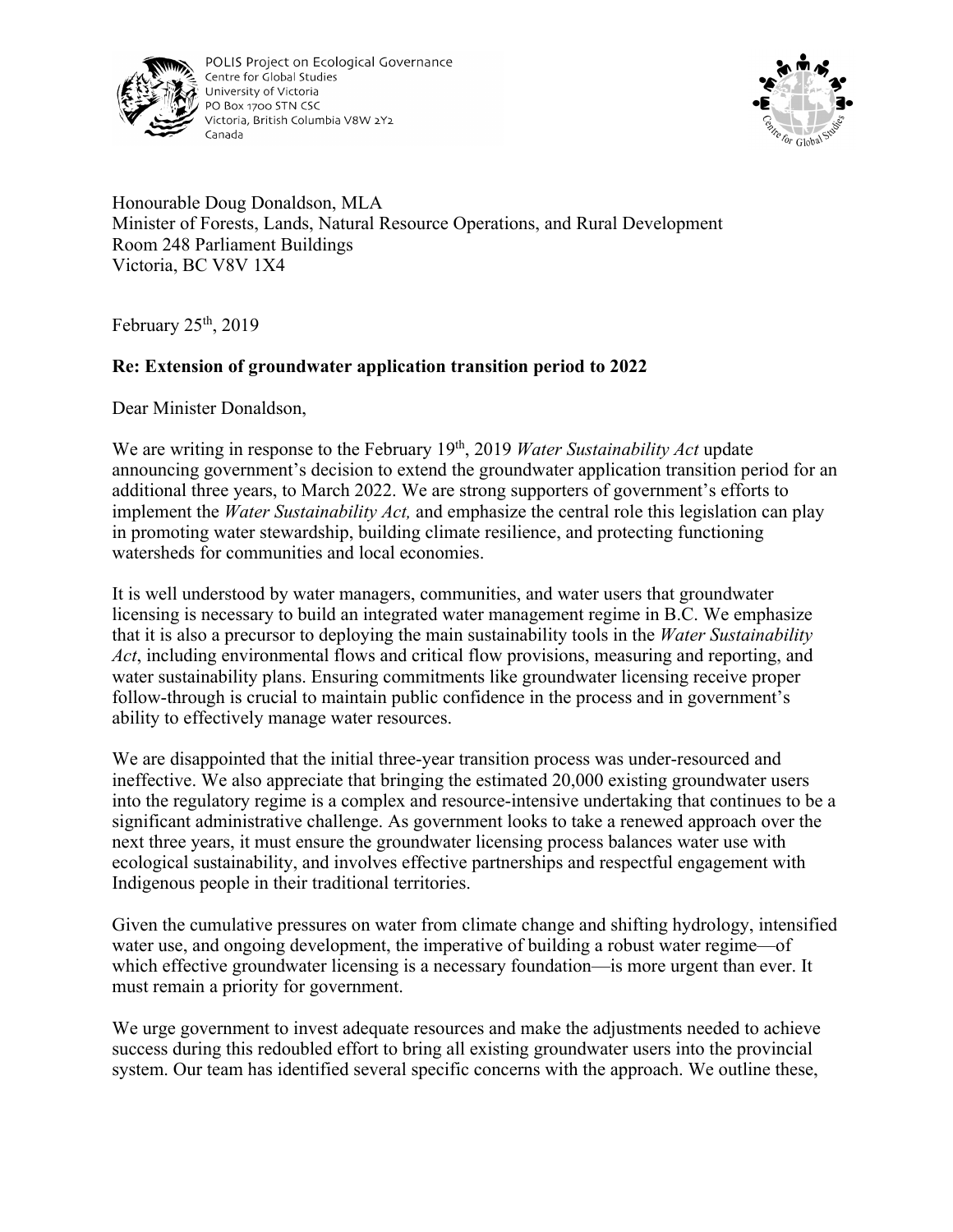

POLIS Project on Ecological Governance Centre for Global Studies University of Victoria PO Box 1700 STN CSC Victoria, British Columbia V8W 2Y2 Canada



along with recommendations, in the following submission provided to the Ministry of Environment and Climate Change Strategy; Ministry of Forest, Lands, Natural Resource Operations and Rural Development; the Premier's Office; appropriate Opposition Critics; and the network of B.C. water leaders and funders.

Our team at the POLIS Water Sustainability Project would be happy to arrange a time to discuss our concerns and possible pathways forward with you and your staff. We would appreciate follow-up communications on the proposed actions and the process to monitor progress over the coming three-year period. We are also willing to facilitate a working session (or webinar) with the network of B.C. water leaders and funders to allow government an opportunity to outline its new proposed approach, and identify areas of synergy or where these groups might assist.

If you have any questions, please do not hesitate to contact us.

Regards,

Oli Zol

Oliver M. Brandes, BA(H) DipRNS M.Econ J.D. Co-Director, POLIS Project on Ecological Governance Associate Director, Centre for Global Studies Adjunct Professor, Faculty of Law and School of Public Administration Senior Research Fellow, Centre for Global Studies Chair, Forum for Leadership on Water (FLOW)

Simo

Rosie Simms, BA&Sc, MA. Water Law/Policy Researcher & Project Manager POLIS Water Sustainability Project University of Victoria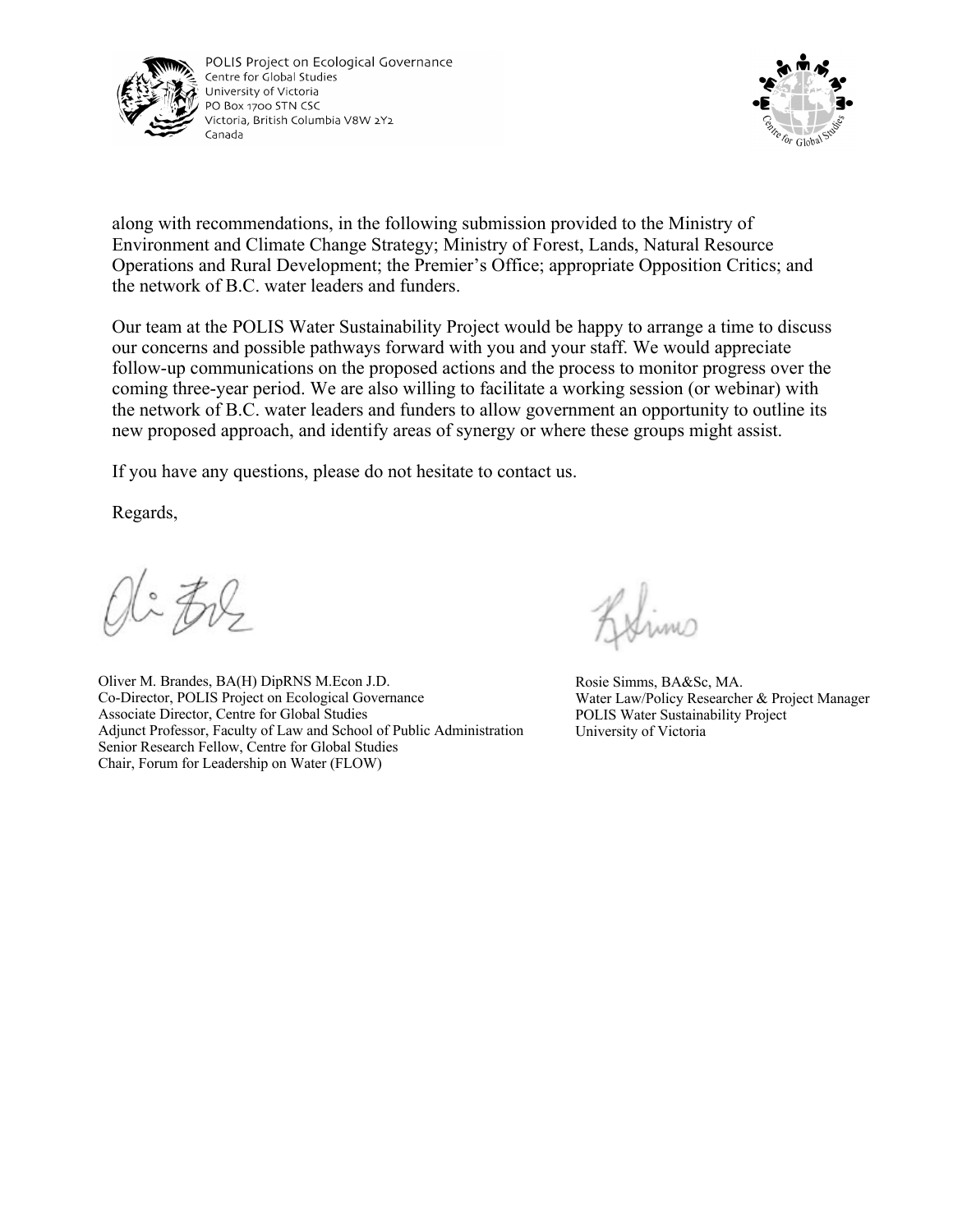

## **IDENTIFIED CONCERNS AND RECOMMENDATIONS FOR B.C. GROUNDWATER TRANSITION EXTENSION & APPROACH**

## **February 2019**

- **1. The announcement makes no indication that March 1st, 2022 is a** *firm deadline* **for existing users to obtain licences.** 
	- We recommend that government communicate clearly that the new deadline is firm and that compliance and enforcement action will be taken on existing groundwater users if they are not registered by 2022.
	- Government must provide resources to deploy an effective communications program so that the new deadline, licence application process, and consequences of noncompliance are well understood by impacted users and communities.
- **2. Until groundwater users are integrated into the system, statutory decision-makers cannot properly assess the effects of new surface and groundwater applications on environmental flows**. The delay means that decision-makers will continue to lack an accurate (and complete) picture of cumulative water withdrawals, which is of particular concern in water-stressed watersheds.
	- We recommend that government focus its efforts on water-stressed regions to ensure those places transition effectively, and consider using a batched process with tighter timelines in regions where groundwater is already heavily used and impacting surface water (e.g. the Okanagan, South East Vancouver Island, the Lower Mainland).
	- These priority zones could have a deadline of 2020 and resources could be specifically made available to support groundwater users in these regions to provide the required data/information and accelerate the application process.
- **3. Determining surface/groundwater interactions, especially in water-stressed watersheds, will be significantly impacted by the three-year extension**. This will limit the potential effectiveness of drought management planning; deployment of environmental and critical flow protections; area based regulations; and sustainable water use planning.
	- From a risk management perspective, Ministry staff should place high priority on registering groundwater users in water-stressed watersheds (see recommendation for point #2, above)
	- We recommend that government prepare streamlined processes for water-stressed regions where drought is likely to impact other users, fisheries, and ecosystem health and function, so that even if full groundwater licensing is incomplete, measures are in place that can ensure efficient and timely reduction of use by existing users when impacts are likely to have negative effect.